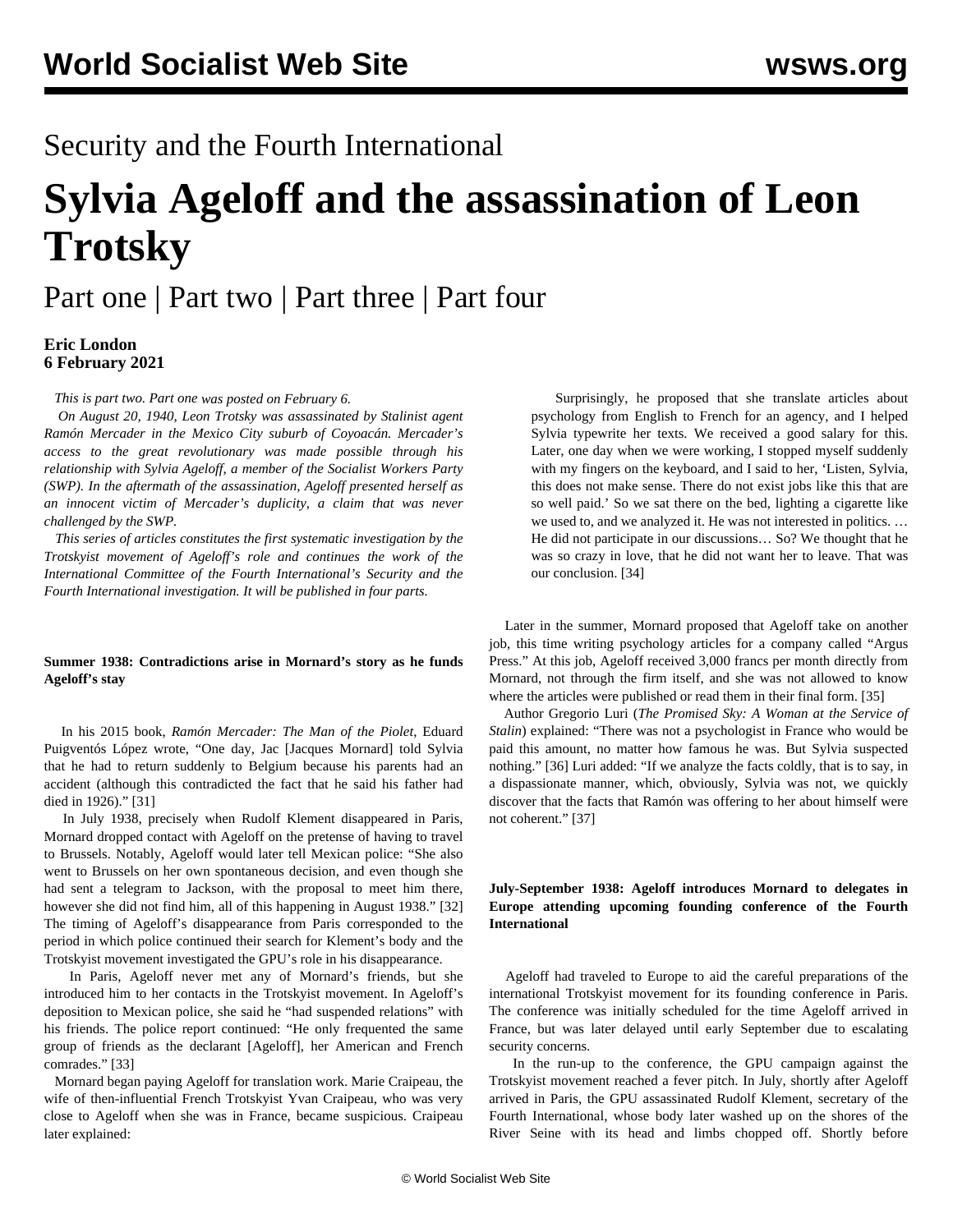Klement's disappearance, the GPU had stolen a suitcase from Klement that contained documents relating to the plans for the founding conference.

 It was known to French Trotskyists who were close to Klement that he was homosexual. They believed that a man with whom he had initiated an intimate relationship was, in fact, a GPU plant who helped set up the assassination. [38] Although this exposed the GPU's method of luring victims through personal relationships, Ageloff not only continued her relationship with the unknown Mornard, she was soon introducing him to Trotskyist leaders preparing to attend the founding conference of the Fourth International.

 At his criminal trial in Mexico, Mercader testified that Ageloff introduced him to "Yvan," a reference to Yvan Craipeau, who was a delegate to the conference and with whom he was close enough to call by his first name. He continued:

> By September 1938 I already knew Sylvia Ageloff was a Trotskyist and had relations with Trotskyists and was a member of the Trotskyist party, although on this last point I don't remember if Sylvia had said it specifically; and on occasion, sometimes just with Sylvia and sometimes with her friends or comrades we made numerous excursions, we went to Chateau Theirry, [sic] to Verdun, to Metz, to Touts, to Blois, to Chartres, to Dauville, etc. and among those comrades who were Trotskyist friends of Sylvia, I remember Manni, Waltha, Naty, Frank, Elizabeth and others. [39]

 FBI reports from the weeks after Trotsky's murder show that confidential informants reported Mornard-Mercader "had been a guest for dinner at the home of Manuel Garrett," an American representative at the founding conference that September. [40] This was the "Manni" whom Mercader referenced at his trial in Mexico.

 The "Naty" referenced by Mercader was American Trotskyist Nathan Gould, who also attended the founding conference as a representative of the Socialist Workers Party.

Ageloff was also connected to Mark Zborowski.

 According to the former Soviet general and Russian historian Dmitri Volkogonov, whose access to the restricted GPU archives gave him a unique view of the activities of the Stalinist secret police in Europe at this time, Ageloff "was known to Zborowski through their work together in the secretariat." [41]

 The 2010 French historical graphic non-fiction book *Les Amants de Sylvia* (*Sylvia's Lovers*), by Gani Jakupi, bases itself largely on interviews with Marie Craipeau and asserts that Zborowski was present when Weil and Ageloff were first introduced to "Mornard." [42] In his 1956 confidential testimony before the US Senate Subcommittee on the Scope of Soviet Activity in the US, Zborowski acknowledged knowing Ageloff, though he evasively claimed memory loss and gave no further details. [43]

#### **September 1938: Ageloff invites Mornard to the founding conference of the Fourth International**

 When the conference opened in early September at a suburban Paris property owned by Alfred and Marguerite Rosmer, Ageloff was inside as a Russian translator, working with Zborowski, the delegate representing the Russian section of the opposition.

Historian Robert Jackson Alexander described the life-threatening

conditions under which the event took place and explained the security precautions taken for the founding conference:

 The meeting which formally established the Fourth International took place at the height of the Munich crisis, at a moment when the threat of a new world war seemed imminent. The Trotskyists had to take extreme security measures to assure the safe fulfillment of their mission. They had to protect themselves not only from the possible interference by the French police, but, more importantly, from attempts of the Soviet GPU to disrupt the meeting and perhaps to kill some or all of those attending it. …

 Those who attended the meeting sought to be as circumspect as possible about where they were going and what they were going to do. Thus, they took a number of different routes from Paris to the Rosmer house. … Because of security considerations it was necessary that the meeting last not more than a day. [44]

 The leadership of the movement was so worried about exposing the delegates' travel and the hosts' security that "after the meeting adjourned it was announced that the Founding Conference of the Fourth International had been held 'somewhere in Switzerland.'" [45]

 Despite the dangers confronting the delegates, Ageloff brought Mornard to the conference location, and Trotsky's future assassin sat outside in the courtyard for the duration, observing the attendees and chatting with them during breaks.

Luri wrote:

 Sylvia participated in this meeting as a translator. Ramón accompanied her up to the Rosmer house, but having told her he did not have the slightest interest in political discussions that were taking place inside, he limited himself to wait for her in the garden and to talk during the breaks about irrelevant themes with the participants. He found it easy to relate with strangers. [46]

 Puigventós similarly explained that Mornard "stayed in the garden, smoking and passing time. He met a number of the delegates, because they were friends of his girlfriend …" [47]

 The GPU had the founding conference "covered." The international delegates all returned to their home countries and the GPU promptly informed their local spies and assassins.

 Ageloff's decision to bring Mornard to the conference was an irresponsible breach of security that should have resulted in her expulsion from the party. Tragically, the Socialist Workers Party, reflecting the political immaturity of the American workers' movement, allowed such incidents to pass without scrutiny. This political weakness was to have devastating consequences for the personal security of Leon Trotsky.

 Having murdered many of Trotsky's most able allies in Western Europe and with Trotsky increasingly isolated in Mexico, the GPU's attention shifted across the Atlantic, where a network of agents in Mexico City and New York drew ever closer to Trotsky. The Socialist Workers Party, the organization now principally responsible for Trotsky's physical survival, was politically unprepared for this threat.

 Several months after the founding conference, in early 1939, Ageloff returned to the United States. She had become a critical component of the GPU conspiracy to murder Trotsky.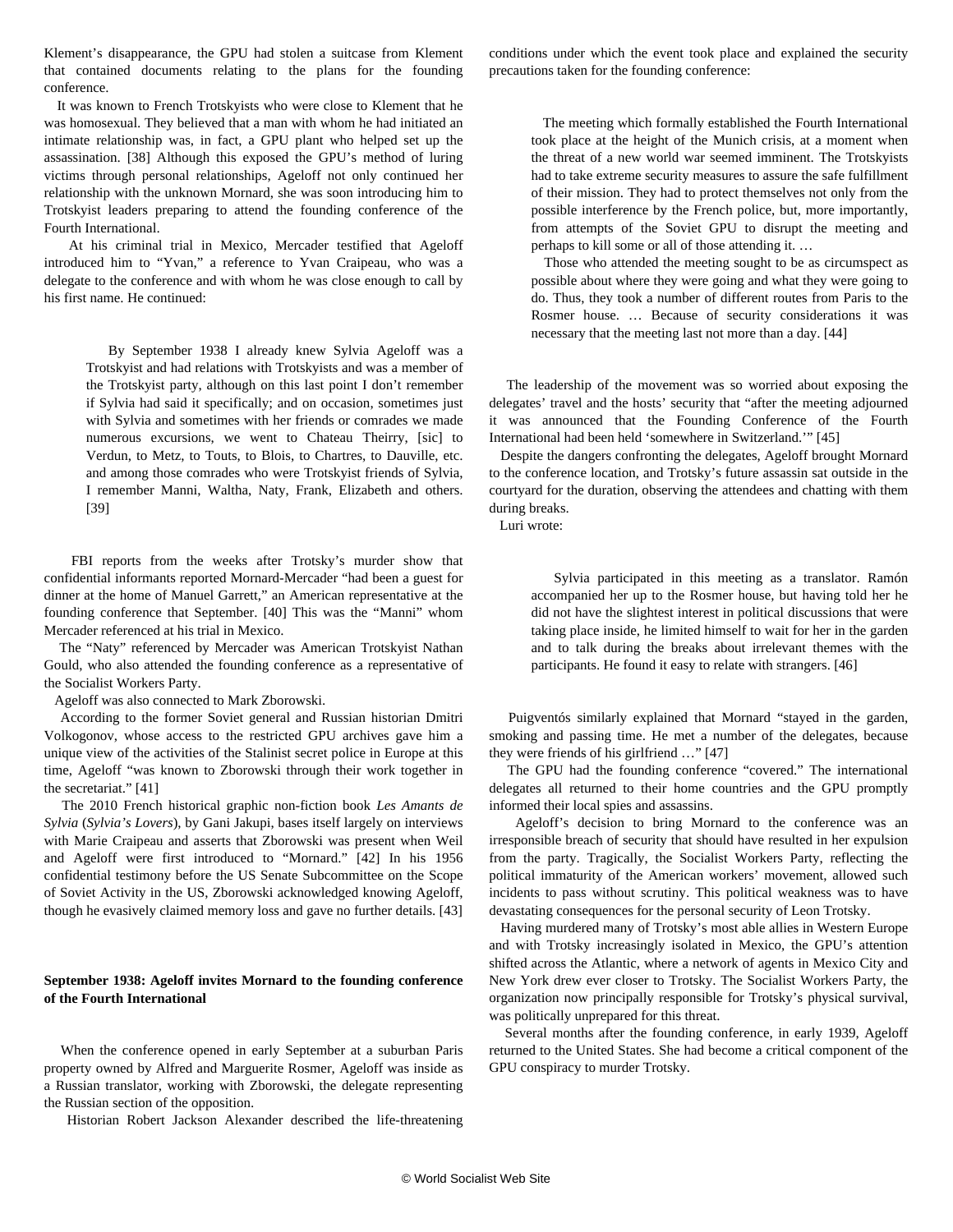#### **September 1939: Mornard changes his identity and travels illegally to New York**

 By the time Mornard arrived in New York on the steamer *Ile de France* on September 3, 1939, the next stage of the GPU campaign was well underway. He would no longer go by the name "Jacques Mornard" and would instead be known as "Frank Jacson." He was using a false Canadian passport, he said, and claimed that he was fleeing conscription into the Belgian armed forces. It would later become known that the GPU had provided him with the passport of Tony Babich, a Canadian volunteer who died in the Spanish Civil War.

 It was not easy to emigrate from Europe to the United States at this time. With Hitler's invasion of Poland on September 1, 1939, many thousands were attempting to leave Europe but could not enter the United States due to the Roosevelt administration's serious restrictions on immigration. Just three months earlier, the US government had refused to allow 900 German Jewish refugees on the HMS St. Louis to disembark in the US.

 After Trotsky's assassination, the FBI was interested to learn that "Frank Jacson" was able to enter the United States at this time via "Executive Order." An FBI report read: "He was permitted to enter the United States through what is known as 'an Executive order,' this apparently meaning that he was cleared on order from the headquarters of the Immigration Service at Washington DC." [48] J. Edgar Hoover promptly forwarded this report to Assistant Secretary of State Adolf Berle and Rear Admiral Walter Anderson, head of Naval Intelligence. [49] There are no further public records of the meaning of Mornard's "Executive Order," or how he obtained this order while traveling on the false passport of a dead Canadian Communist Party member.

 In New York, Ageloff introduced "Jacson" to her comrades in the SWP. One of these people was Lillian Pollak, who described Ageloff in a 2011 interview as "one of my closest friends." Pollak, who was in the SWP and also visited Trotsky in Mexico, was immediately suspicious of Jacson-Mornard:

 He came to visit her, and the day he arrived, a friend of mine and I walked up to where they [were staying], and he was sitting outside alone. I said to my friend, "Let's walk by. …" When we got past him, I said, "He had such a black look on his face, it frightened me." This is the guy who just came from Europe to see his girlfriend? I started to sing this song from Fred Astaire and Ginger Rogers, it was very popular—"A strange romance, my friend, this is/A strange romance, with no kisses." [50]

 Pollak, who remained friends with Ageloff until the latter died in 1995, wrote an autobiographical memoir/novel in 2008 titled *The Sweetest Dream: Love, Lies, and Assassination*, which features a character named Sylvia Ageloff. She wrote that while the three of them were in New York in 1939, Ageloff told Pollak that Jacson-Mornard "did go with me to Rosmer's home when we had the 4th International meeting, only he stayed outside and wouldn't come in. I wanted him to meet Shachtman and Cannon and Etienne. …" she said, implying a closer relationship with Zborowski and a desire to ingratiate Jacson-Mornard with the SWP leaders. [51]

 Jacson-Mornard stayed in the US for a brief period and then went to Mexico City. In December 1939, Ageloff acquired a letter from a doctor saying she had a sinus problem that required a warmer climate. [52]

 Historian Bertrand Patenaude believed this was a pretense: "As the Christmas break was drawing near, Sylvia simulated becoming sick to abandon her work as a social worker in New York City, confiding in a doctor's note that said she suffered a sinus pain and needed a warmer climate to recuperate." [53] Puigventós similarly stated that "Sylvia explained this, years later, by insinuating that she had exaggerated her pain to have a good excuse to go visit Jac." [54]

 Her request for time off from work was granted and she traveled to Mexico in January. The GPU ring was closing in on Trotsky in Mexico. The year 1940 would be his last.

#### **January 1940: Ageloff and Jacson-Mornard reunite in Mexico City; he is introduced to the Trotsky household**

 Ageloff arrived in Mexico City, where a network of GPU agents had established itself.

 Shortly after her arrival in Mexico, Ageloff began visiting the Trotsky compound, using the relationship her sisters had developed with Trotsky and his wife Natalia Sedova to integrate herself as a "friend" of the household.

 In 1950, the chief of the secret service of the Mexico City police, General Leandro Sanchez Salazar, in collaboration with former POUM leader Julián Gorkin, wrote a book titled *Murder in Mexico*, detailing the assassination and aspects of the Mexican investigation. One chapter of the book, written by Gorkin, explained the GPU's methods in introducing people like Ageloff and Jacson to the Trotsky household:

 All the intuitions in the world do not suffice to discover the enemy's agent when the latter is presented as a friend and comrade. If this were not so, there would be no spies or *agentsprovocateurs*; or at any rate not so many of them. All police services use them in abundance, particularly in an epoch such as ours. But no one has ever equaled the GPU and the Gestapo in the diabolic art of preparing their agents and of introducing them into the most suitable places for the job which they are to carry out.

 It is possible in this respect that the GPU is better qualified than the Gestapo. Its agents are not just mercenaries attracted by the bait of profit or pushed by the spirit of adventure, but fanatics always ready to sacrifice their lives and liberty for what they imagine to be their most rigid duty. Besides, they know that on the accomplishment of this "duty" depends their own existence. In this sense, they are spies constantly spied upon, terrorists on whom constantly weighs the threat of terror. For a long time schools have existed at Moscow and Leningrad for the preparation of GPU agents destined for service abroad. Trotsky well knew these schools, since he helped to create them. [55]

 Ageloff's "friendship" with the Trotsky family followed a GPU pattern. In France, in 1937, a 29-year-old Swiss woman named Renata Steiner befriended Lev Sedov and his wife, Jeanne Martin des Palliers. Steiner was a GPU agent, who followed and reported on not only Sedov, but also on Ignace Reiss. Steiner's efforts to trace Reiss and his wife, Elisabeth Poretsky, helped the GPU locate and kill the GPU defector in September 1937 outside Lausanne, Switzerland. Poretsky recalled Steiner as follows:

 [Steiner] was to get acquainted with the Sedovs, who were on holiday in the Antibes in Southern France. It was not much to do in exchange for a visa [to the Soviet Union] and it was not unpleasant. She took a room next to the Sedovs. She was given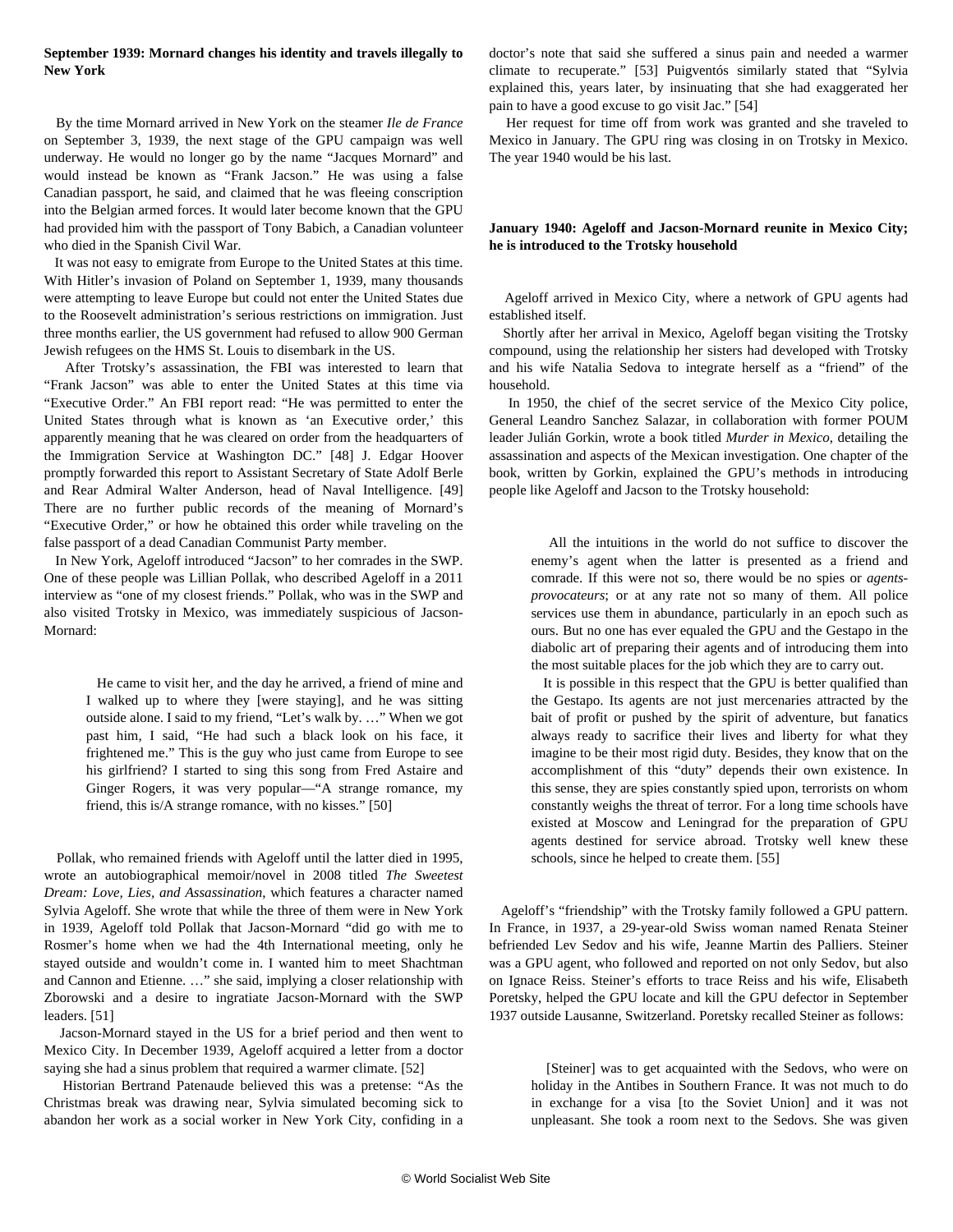money and clothes, and all she had to do was to report on Sedov's movements. [56]

 And in New York City, another GPU agent—Sylvia Franklin (née Callen)—began working as James P. Cannon's secretary in 1938. She had become a personal friend of Cannon, and particularly his wife, Rose Karsner, whom Louis Budenz described as a "close friend" of the GPU agent. [57] For nine years, Sylvia Franklin passed all the correspondence of the Fourth International off of Cannon's desk to her GPU handlers in New York City.

 In Ageloff's case, Luri wrote that in these first months of 1940, "Sylvia went various times to the Trotsky house in Coyoacán. In her first visit she said Jackson [sic] had entered the US with a false passport, but nobody expressed much interest about him and nobody asked for more details." [58]

 Between January and mid-March, as Ageloff visited the compound, Jacson-Mornard made his first appearances when he dropped Ageloff off. Though he did not yet enter the Trotsky household, he chatted with Trotsky's guards and with the Mexican police stationed outside.

 During these months, Ageloff and Jacson-Mornard developed a close relationship with Alfred and Marguerite Rosmer, the hosts of the founding conference of the Fourth International, who were now living with Trotsky in Coyoacán.

 Puigventós explained, "Sylvia had a very close relationship with the Rosmers, principally with Marguerite, to whom she confided her worries and her doubts," while "Ramón fell into the Rosmers' good graces" as well. "They found themselves talking to each other at the door of Trotsky's house. … He obtained their confidence quickly, they exchanged some words and they invited Jacson to eat or to go on walks. … The good relations came, above all, on the part of Marguerite, who saw Ramón as a smart, considerate and generous boy, a likable type and very handsome. [59]

 Ageloff's companion "began to ingratiate himself with members of the Trotsky household," running errands for the Rosmers and offering his Buick to help members of the household. [60]

 But Jacson-Mornard had yet to enter the compound and had not yet made himself known to Trotsky. Ageloff extended her stay in Mexico City by informing her employer that she was still sick and needed additional time off work. Luri explained:

 On February 26, Sylvia sent a telegraph to the New York Department of Social Welfare, explaining that although her permission for sickness expired March 1, she was obligated to delay her return due to an aggravation of her health state. She said that in the next few days she would send a medical certificate. Effective March 1, she officially asked for a prolongation of her sick period until April 1 and attached a certificate signed by the doctor A. Zollinger of Mexico City on the 24th of February. This doctor confirmed that her sinusitis was worsening and recommended that Sylvia stay in a warmer climate like that of Mexico for at least another month. It is at the very least curious that she appealed to doctor Zollinger, because her specialty was gynecology. She was the doctor who helped Frida Kahlo with her abortion during her third pregnancy. [61]

#### **March 1940: The Ermita Building incident**

 In March, there occurred an incident which—as Ageloff later claimed to Mexican police following her arrest—raised concerns in her own mind about the nature of Jacson-Mornard's activities.

 Ageloff was aware that Jacson-Mornard maintained a business office, where he claimed to be conducting his import/export work. According to Sylvia, when she asked him where his office was located, he responded that his address was office number 820 in the Ermita Building in the neighborhood of Tacubaya.

 Ageloff claimed that when her own subsequent effort to reach Jacson-Mornard by telephone failed, she asked her sister, Hilda, who was also in Mexico City at the time, to visit the Ermita Building. Hilda was the sister who had spent three and a half months in the Soviet Union in 1931.

Luri, reproducing Ageloff's account, explained:

Hilda made the surprising discovery that there was no room 820 at the Ermita building. When she told this to Sylvia, the two were trying to find an explanation for this unexpected fact. They put forward the hypothesis that Ramón was in reality collaborating secretly with the British government. … Sylvia told all of this to Margaret Rosmer, including her fears that Ramón was a British agent. Margaret calmed her. [62]

 Ageloff said that she asked Jacson-Mornard to explain why she had been given a false address. He replied that the room number was actually 620, not 820, and that he misspoke. According to information available to Trotsky's attorney and SWP National Committee member Albert Goldman, "Marguerite Rosmer went to the building and actually found an office boy who told her that it was Jacson's office." [63]

 In the aftermath of the May 24 attempt on Trotsky's life, but well before the August attack, it became publicly known that Room 620 in the Ermita Building had been rented by the leader of the assassination squad, David Alfaro Siqueiros. [64]

 This bizarre story, related by Ageloff herself to the police, is extremely incriminating. It establishes that Ageloff had developed concerns about Jacson-Mornard's credibility by March 1940, five months before the assassination. Moreover, she expressed concern that he might be a British agent! If she harbored these suspicions, why did Ageloff continue her relationship with the man? The concern that he might be an agent would certainly have compelled Ageloff to suspect that she was being used by Jacson-Mornard for some unknown and, in all likelihood, criminal purpose.

 Moreover, why—if she suspected that he might be an agent—did she consider only the possibility that he was working for British intelligence? Why did the far more likely possibility that Jacson-Mornard could be an agent of the GPU not occur to her?

 The assertion that Jacson-Mornard might be a British agent would have been consistent with the position of the Stalinist bureaucracy at the time. In March 1940, the "Hitler-Stalin" pact was in force and the Stalinists' global propaganda machine moved from portraying Trotsky as an agent of Nazi Germany to denouncing him as an agent of British imperialism. The Mexican Communist Party, in particular, was violently denouncing Trotsky and demanding his removal from the country as "an agent of the English intelligence services." [65]

 Sylvia Ageloff's recollection—if there was any truth to it—also raises questions about Marguerite Rosmer's role. Why did she "calm" Ageloff, rather than strongly caution her against maintaining a relationship with a dubious individual? Why did Rosmer fail to inform Trotsky and Natalia Sedova of the concerns supposedly raised by Ageloff about her personal companion?

Moreover, the confirmation, widely reported in the Mexican press after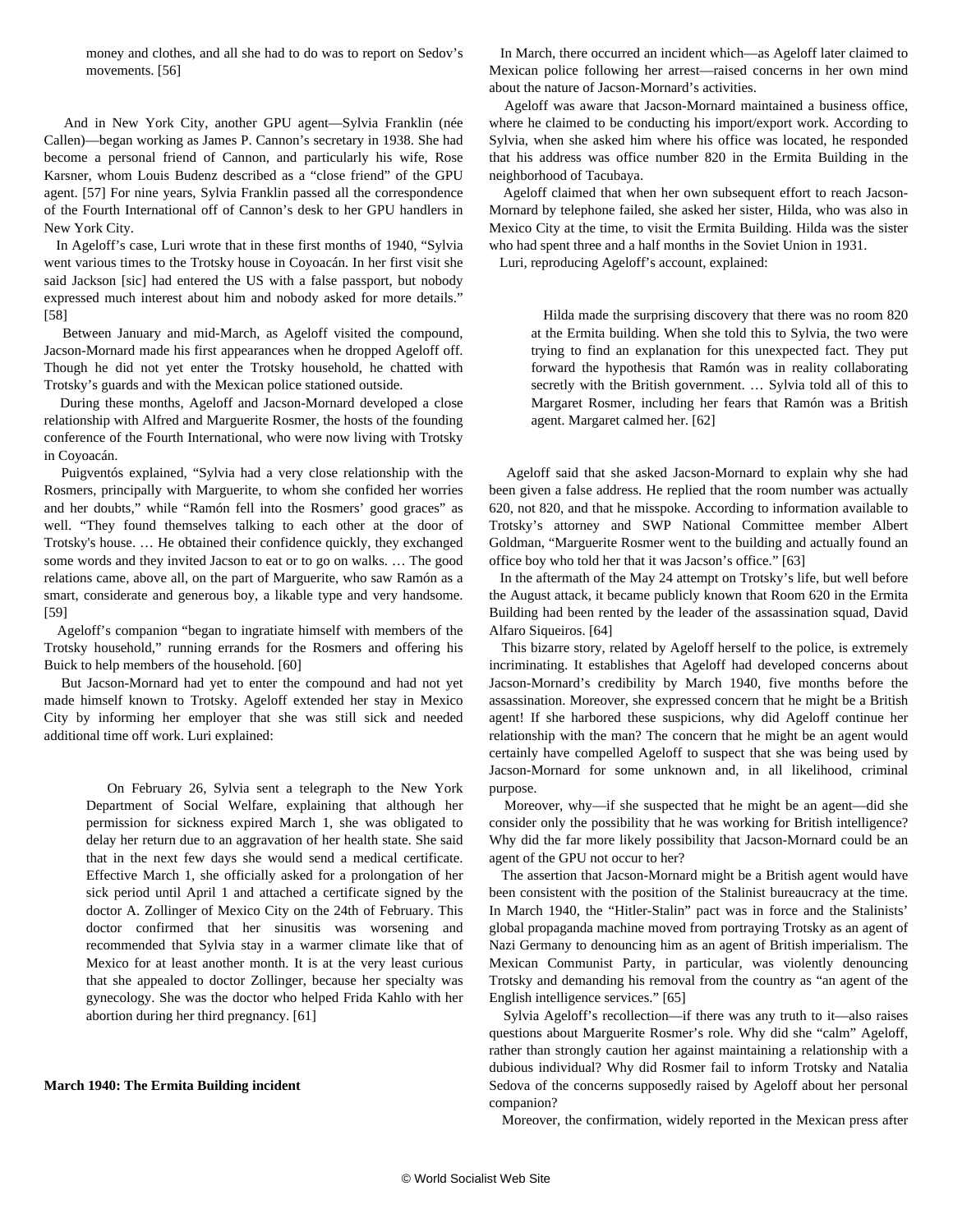the May 24 assassination attempt, that the address in the Ermita Building given by Jacson-Mornard was the same as that used by Siqueiros could have left no doubt that Ageloff's lover was a Stalinist agent. After the assassination, Mexican Trotskyist Octavio Fernández confirmed that Ageloff never told Trotsky or his guards that Jacson-Mornard had an address at the Ermita building, even after Siqueiros' address there became known and his ties to the GPU became patently obvious. [66]

 There is yet another question: Why did Ageloff tell this story to the Mexican police? Was she attempting to demonstrate, in support of her claim to innocence, that she had harbored concerns about Jacson, but that she had been reassured by the politically experienced Marguerite Rosmer? The answers to these questions are hidden in the complicated web of lies, half-truths and alibis that were constructed after the assassination.

#### **March 1940: Did Ageloff attend a Stalinist rally with Mercader?**

 Ageloff related a second incident to police after her arrest, explaining she attended a Stalinist meeting in downtown Mexico City that same month of March. Luri summarized the following from Ageloff's declaration to officials:

 In the month of March, the Mexican communists organized a conference in the Theater of Bellas Artes with a marked anti-Trotskyist character. Sylvia wanted to go to listen. Although Ramón resisted, finally he agreed to accompany her. James Ford spoke, a black American who the CPUSA had presented as their vice-presidential candidate in 1932 and who had visited Spain during the civil war. He attacked Trotsky so firmly that Sylvia wanted to publicly respond to his arguments, but Ramón stopped her, grabbing her arm to impede her from speaking. [67]

 If Ageloff did in fact attend the rally, this would have been extremely dangerous for a lone Trotskyist, especially one who had been visiting Trotsky's compound. The Stalinists repeatedly used violence against Trotskyists at public meetings.

 Furthermore, if Ageloff attended a Stalinist event with Jacson-Mornard, it is likely the latter would have been recognized as Ramón Mercader by the numerous Catalan Stalinist exiles who were living in Mexico. The son of Caridad del Rio, leading Catalan Stalinist, was easily identifiable by members of the wave of Communist immigrants who left Spain for Mexico after Franco's victory. President Cardenas granted blanket asylum to all refugees from Republican Spain.

 After the attack, when photos of the assassin began appearing in the Mexican press, there was no doubt among the Spanish Stalinist exile community as to the assassin's true identity. Luri noted that "Rossend Cabré, who had been a comrade of Ramón's since their time in the Communist Party of Catalonia, identified him when he opened the newspapers. 'That is Ramón Mercader,' he said. The news circulated by word of mouth between the exiled Spaniards." [68]

 Luri quoted another exiled Catalan Stalinist, Arturo García Igual, who said: "When the Mexican press speculated about the identity of whoever destroyed the head of Trotsky with a piolet, 'Jacson-Mornard,' we all knew it was Ramón Mercader of the PSUC [the Stalinist United Socialist Party of Catalonia]." [69]

 If Ageloff did attend the meeting, perhaps in an act of indiscretion, did she feel she needed to create a backstory in case she had been seen by someone who would make this known to the investigators? Was the story

invented in order to attempt to furbish her credentials as a genuine Trotskyist, while at the same time casting Jacson-Mornard in a favorable light?

#### **Late March, 1940: Ageloff brings Jacson-Mornard into the Trotsky house before leaving for New York**

 Ageloff left Mexico City to return to New York at the end of March. Up until this point, Jacson had not entered the Trotsky house and had only dropped off Ageloff outside. But before Ageloff left, she brought Jacson-Mornard into the home—the first time he had come inside.

 Luri wrote: "On March 26, Sylvia returned to New York, but first she went to say goodbye to Trotsky accompanied by Ramón, who in this way entered the interior of the house for the first time." [70]

 Ageloff would later tell Mexican police that before she left for New York, she instructed Jacson-Mornard not to travel to the Trotsky household without her. [71]

 If this were true, it would mean that her suspicions of this man were so serious that she considered him a threat to Trotsky's life. Why, then, would she have brought him into the Trotsky compound just as her suspicions were growing? If she was beginning to have doubts about his trustworthiness, why did she not communicate this to Trotsky or his guards? The incident over Jacson-Mornard's address at the Ermita building had taken place earlier that same month. Why did she then decide to bring a man whom she claimed to believe could be a British agent into Trotsky's home? Why give him a view of the layout from the inside? Was this information used to provide the May attackers with an understanding of the home's interior? Was Ageloff testing whether the guards would allow him entry?

 With Ageloff departing for New York, Jacson-Mornard moved to the Shirley Court apartments, where he would remain until June. The Shirley Court apartments were located at 139 Calzada Manuel Villalongín, just north of Paseo de la Reforma in downtown Mexico City, a nine-block walk from 55 Calle Dinamarka, where the GPU had set up an operational headquarters in the city.

 During this time, Jacson-Mornard met repeatedly with his mother and leading GPU official Leonid Eitingon, who had been tasked with managing the Mexican aspects of the assassination. Marguerite Rosmer also made repeated visits to the Shirley Court apartments during this time. [72]

#### **The May 24, 1940 attack**

 In the early morning hours of May 24, a group of gunmen led by the Stalinist painter David Alfaro Siqueiros entered Trotsky's compound. Once in the courtyard, the Stalinists opened fire but failed to hit Trotsky or his guards. They succeeded only in shooting Trotsky's young grandson, Sieva, in the foot.

 The attackers also attempted to set fire to Trotsky's archive and papers. Many important documents had just been brought to Mexico City from Trotsky's European archives by Marguerite and Alfred Rosmer, who had arrived at the compound shortly before the attack.

 According to Dmitri Volkogonov, the Rosmers "had been staying for several weeks, having brought with them a large number of books and letters, and part of Trotsky's archives. [73] Volkogonov references Soviet intelligence archive material, noting that the Rosmers arrived in Mexico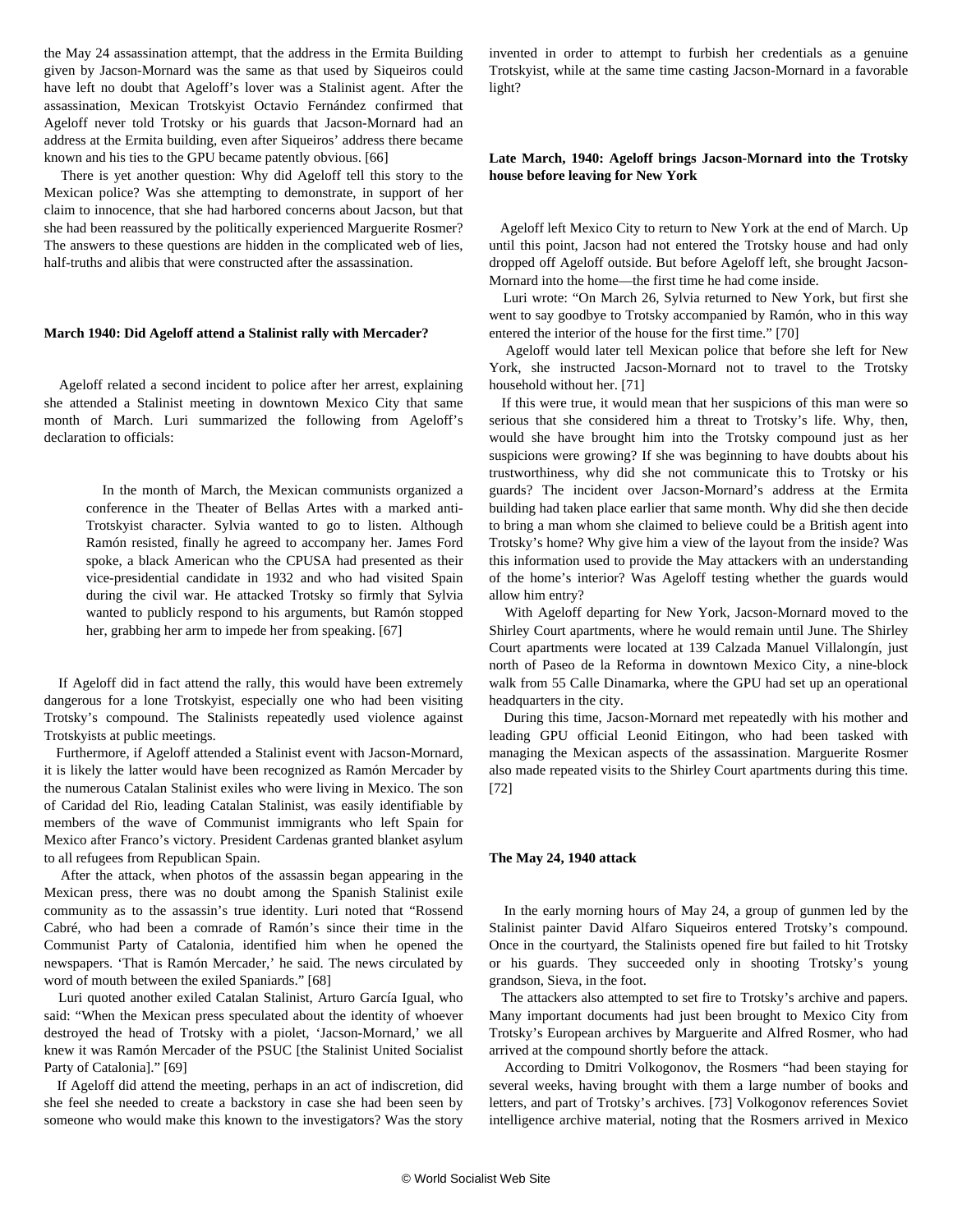also to defend Mark Zborowski. Alfred Rosmer "'vouched for his [Zborowski's] reliability with his life' and gave 'the best account of his character,'" Volkogonov wrote, quoting intelligence documents. [74]

 Although the May 24 attack failed, the assault revealed that the Stalinist attackers had an intimate knowledge of the layout of the compound and were able to pin down the defenders with suppressing fire from various critical points.

#### **The role of Robert Sheldon Harte**

 The assailants were allowed into the compound by Trotsky's guard Robert Sheldon Harte. After the attack, Harte was taken away with the assailants, who subsequently murdered him.

 After the dissolution of the Soviet Union, decrypted GPU cables—the "Venona papers"—would establish that Harte was, in fact, a GPU agent. Immediately after the May 24 attack, there was already ample evidence of Harte's complicity, including the testimony of a policeman who saw Harte fleeing with the GPU on his own volition and a statement by Harte's father revealing that his son had a poster of Stalin in his bedroom in New York.

 Trotsky publicly stated that Harte's death at the hands of the GPU "is a convincing argument" against his role as an agent. However, Trotsky did not exclude the possibility of Harte's complicity in the attack. He wrote on June 25, 1940:

 In reality, the penetration of an agent of Stalin into my household *could have indicated solely that the GPU had succeeded in deceiving my friends in New York, who recommended Bob Sheldon to me*. Every informed person knows that the GPU floods its agents into all the workers' organizations and state institutions throughout the world. For this it spends annually tens of millions of dollars (emphasis added). [75]

 Mexican police investigator Leandro Sanchez Salazar, who from the start believed that Harte was a GPU operative, identified the implications of recognizing Harte as a participant in the May 24 attack. He wrote: "If it were admitted that Sheldon was a spy, that would place the question of responsibility on the chief Trotskyists in New York, who had sent him to Mexico." [76]

 But the SWP uncritically placed its trust in Harte's innocence and made no further effort to carefully review how individuals were authorized to enter the compound in Coyoacán and obtain access to Trotsky. A serious investigation into Harte's background would have certainly revealed his ties to the Stalinist movement. The exposure of this calamitous breach of security might well have led the SWP to undertake a review of all individuals who were allowed to enter the villa on the Avenida Viena. It is hard to believe that such a review would not have raised questions about Frank Jacson-Jacques Mornard and Sylvia Ageloff.

#### **After the May 24 attack: Jacson-Mornard's new assignment**

 In Moscow, the failure of the May 24 attack was viewed as a political disaster. When word reached Stalin, according to Volkogonov:

 News of the failure of the assassination attempt sent Stalin into a rage. GPU head Lavrentiy Beria had to endure his angry words, while those associated with the operation could expect a fate similar to that of Shpigelglas, [77] who was under arrest. Everything would now be staked on the action of an individual operator who had long been installed in Mexico, and who was preparing to carry out his mission. [78]

 Jacson-Mornard did not know of his assignment until after the failure of the May 24 attack. Volkogonov asserted:

 At first the young Spaniard did not expect that he would have to bloody his own hands with the murder of Trotsky, but on 26 or 27 May 1940, a few days after the unsuccessful attempt on Trotsky's life, Eitingon closeted himself with Mercader and made clear how things stood. It was impressed on him that he would be merely "carrying out a just sentence" issued in Moscow, and that this enormous honour would make him a hero forever. Mercader could not disobey. He had already seen in Spain how disobedience could end. When one of his Republican acquaintances was suspected in Catalonia of connections with the POUM, he disappeared without trace. Mercader had learned that this was the law of the revolution: the weak and unreliable are liquidated. [79]

 The extent to which Eitingon explained the new assignment to Jacson-Mornard on these dates is not known. Two weeks later, however, Jacson-Mornard was to travel to New York to meet with his GPU handlers, and it is likely here that the true meaning of his new assignment was explained in more detail.

 Another leading GPU official, Pavel Sudoplatov, who, alongside Eitingon, was placed in charge of the plot to kill Trotsky, confirmed that Mercader received his new assignment after May 24. Sudoplatov related a conversation he had with Mercader in Moscow in 1969, nine years after the latter's release from a Mexican prison.

 Mercader told Sudoplatov that he did not believe he would be involved in a plot to kill Trotsky until the days after the failed May 24 attack. Until then, Mercader was being groomed as a long-term GPU asset functioning within the Trotskyist movement. "Ramón had known, naturally, that he was a member of the team to combat Trotskyism in Mexico," Sudoplatov wrote, "but he did not expect that he would be the assassin" until after May 24. [80]

#### **May 28, 1940: Jacson-Mornard meets Trotsky for the first time**

 According to Trotsky's wife, Natalia Sedova, "Our first meeting with Sylvia Ageloff's husband, 'Jacson,' took place on May 28, 9 o'clock in the morning." [81]

 In *The Prophet Outcast*, the third part of his triptych biography of Trotsky, the Polish historian Isaac Deutscher wrote that this initial meeting was arranged based on another highly useful pretext:

 It was on 28 May, a few days after the raid, that the assassin came for the first time face to face with Trotsky. The encounter could not have been more casual. The Rosmers were about to leave Mexico and board a ship at Vera Cruz; and "Jacson" had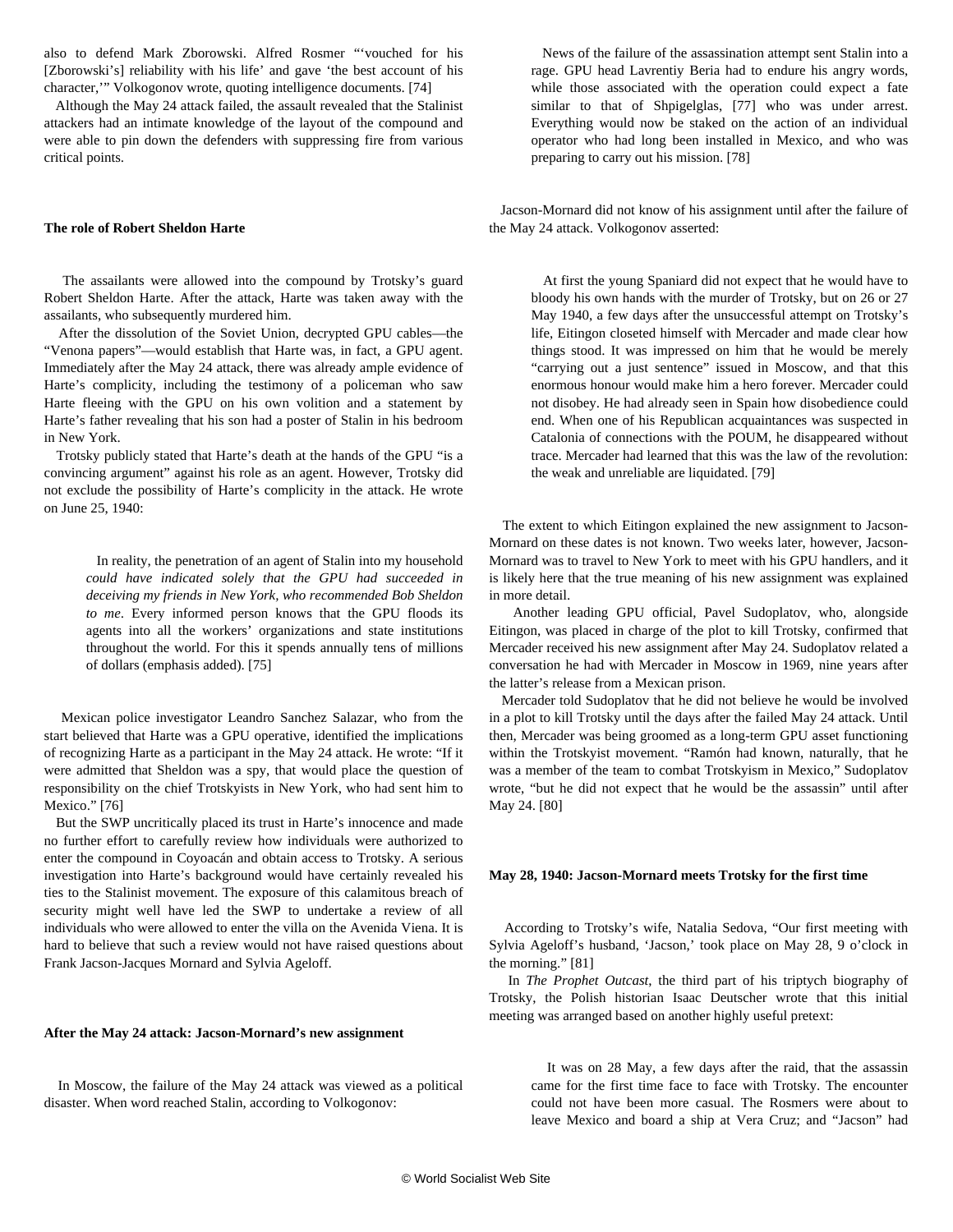offered to take them there in his car, pretending that he had to go to Vera Cruz anyhow, on one of his regular business journeys. He came to fetch them early in the morning and was asked to wait in the courtyard until they were ready. As he entered, he ran into Trotsky, who was still at the hutches feeding the rabbits. [82]

 On this date, Sedova also traveled with Jacson-Mornard to Vera Cruz to drop off the Rosmers. [83] Puigventós wrote that Sedova would later recall "that Jacson had to ask for directions for Veracruz on several occasions, which was strange given that he said he had to travel to this city frequently." [84]

 According to Luri, the Rosmers said they were traveling to Paris via New York City, though at this time Hitler's armies were approaching Paris, which fell on June 14. [85] The Rosmers remained in New York and met with Ageloff and Jacson-Mornard when the latter traveled there in June to meet his GPU handlers. [86] Around this time, other Stalinist agents in Mexico were converging on New York, where they would soon meet with Jacson-Mornard. Caridad del Rio had arrived there on May 21, after traveling from Mexico City by way of Cuba. [87]

#### **June 11, 1940: Jacson-Mornard meets Cannon and Dobbs**

 In Mexico on June 11, Jacson-Mornard met leading members of the SWP, including James Cannon and Farrell Dobbs, who had traveled for the purpose of preparing Trotsky's security in the wake of the May attack. As David North wrote in "Trotsky's Last Year":

 In the course of their trip to Coyoacán, the SWP leaders inspected the villa and approved construction work that would fortify the compound against attack. Despite their sincere commitment to Trotsky's defense, their efforts were undermined by a disturbing level of personal carelessness. Even though there remained unanswered questions about the role of Sheldon Harte in the May 24 assault, there is no indication that SWP leaders were taking a more cautious attitude toward their personal associations. Given the continuing campaign against Trotsky in the Stalinist press, it should have been clear to the SWP leaders that the political environment in Mexico City was dangerous, and that the capital was crawling with GPU agents intent on eliminating Trotsky.

 Nevertheless, on the evening of June 11, James P. Cannon and Farrell Dobbs accepted an invitation to dinner at the Hotel Geneva, followed by drinks at another locale. The host of the two SWP leaders was Jacson-Mornard. This encounter was reported by Cannon in the course of a brief internal investigation conducted by the SWP leadership following the assassination. This information was, however, concealed from the rank and file party membership. [88]

 Though Sylvia Ageloff was not in Mexico at the time of this meeting, it is likely that she had arranged to introduce Jacson-Mornard to Cannon and Dobbs. Lillian Pollak recalled that Ageloff told her in 1939 that she wanted to introduce him to Cannon and other SWP leaders. She may have already introduced them in the autumn of 1939 when Jacson-Mornard visited New York. On this trip, Ageloff did introduce him to a number of her SWP comrades there, and both Cannon and Dobbs were in the city at this time.

 If they hadn't been introduced before 1940, it would have fit Ageloff's pattern of behavior to have suggested that Cannon and Dobbs call on Jacson-Mornard when they arrived in Mexico. She was always the one introducing Jacson-Mornard to the leaders of the Fourth International. In Paris, Ageloff introduced Jacson-Mornard to the delegates of its founding conference. In Coyoacán, she brought him to the compound and introduced him to its residents. Cannon and Dobbs would not have gone out with a total stranger. He would have been presented as Sylvia's companion. Once again, she was the link that integrated Trotsky's assassin deeper and deeper into the Trotskyist movement.

 Jacson-Mornard was about to leave for New York. But before flying there, he left his car at the Trotsky compound, which would later provide him with a pretense to come back to pick it up upon his return to Mexico City. [89]

#### **June 12, 1940: Ageloff enables Jacson-Mornard to enter the US**

 On June 12, the American Consulate in Mexico City granted Jacson-Mornard's request for entry to the US. The next day, he was to fly to New York.

 In June 1940, it remained extremely difficult for a foreigner to enter the United States. Hitler's invasion of France was underway and there was an exodus of refugees from the European continent. The Roosevelt administration's highly restrictive immigration standards were in force.

 In order for Jacson-Mornard to travel to the United States, he had to present several references from US citizens who would agree to vouch for the veracity of his application. Even with these references, Jacson-Mornard did not obtain the right to stay in the US for an extended period of time. His entry was only for the purpose of passing through to another country, and he was obligated to present evidence that he had purchased tickets to leave the US. He was granted permission to stay only for the brief period required to catch his transfer flight out of the US. He was required to provide a US address where he would stay during his brief layover.

 An August 24, 1940 FBI memorandum from J. Edgar Hoover titled "Re: Frank Jacson, Sylvia Ageloff, Espionage" shows that Jacson-Mornard's references were Sylvia Ageloff and SWP members Henry Schultz and Evelyn Reed. [90] Reed later became the wife of longtime SWP leader George Novack, who helped GPU agent Mark Zborowski secure entry to the US during the Second World War.

 When applying for the visa, Jacson-Mornard said he planned to stop in New York for only two days before traveling to Montreal, Canada. On the application, he stated that his permanent address was 1269 St. Denis St. in Montreal. [91] Jacson-Mornard had no intention of traveling to Montreal, and "1269 St. Denis St." was a non-existent address.

 A separate FBI report written by J. Edgar Hoover commented on Jacson-Mornard's application for a travel permit:

 He intended to remain in the United States for approximately two days where his address would be 50 Livingston Street, Brooklyn, New York. He furnished as reference the following:

Sylvia Ageloff, 50 Livingston Street

Brooklyn, New York

 … Upon applying for the above mentioned transit certificate, Jacson exhibited a letter from the Via Mexicana de Aviacion dated June 12, 1940, which indicated that Jacson had previously deposited money for a plane ticket to Montreal, Canada and a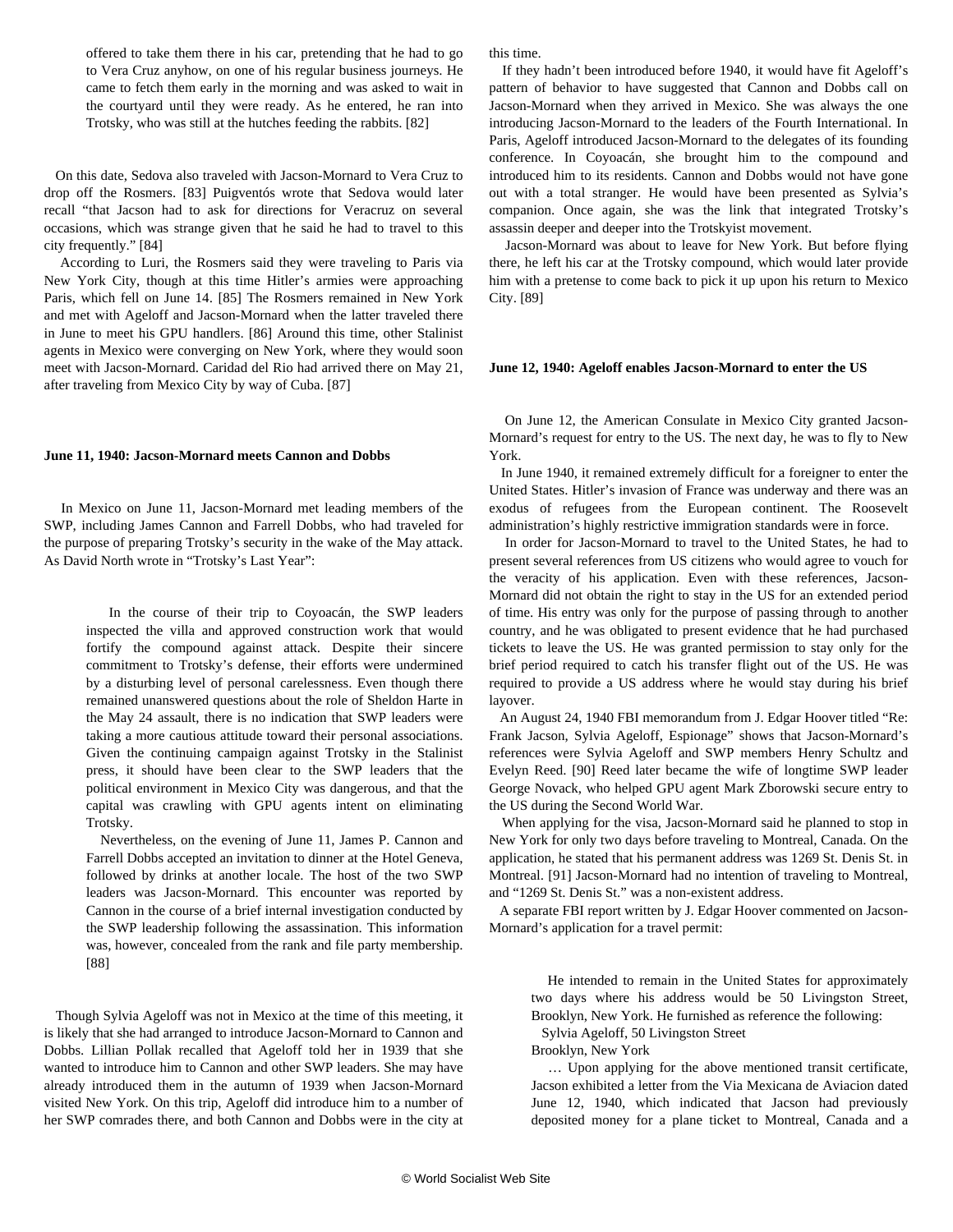Also on August 24, Hoover sent a separate memorandum to B.E. Sackett, special agent in charge of the FBI's office in New York City. Hoover repeated the names and addresses of Ageloff, Evelyn Reed and Henry Schultz. Apparently believing an investigation of the individuals who had enabled Jacson-Mornard's travels would uncover GPU agents in the US, Hoover stated the following:

 The Bureau desires that a very careful and thorough investigation be conducted concerning this matter in the area covered by your Field Office [i.e., in New York]. Every possible effort should be expended to ascertain all available information regarding Jackson's background, associates and activities. As you were previously advised, the Bureau desires that every precaution be exercised to avoid any publicity of any kind whatsoever concerning this investigation. [93]

 Trotsky's assassination robbed the world working class of the greatest living representative of the 1917 Russian Revolution.

 Hoover did not want to tip off the GPU agents he felt were within his reach. He demanded that the agency proceed quietly with its investigation. *To be continued*

\*\*\*

Notes:

[Original sources not shown are available in [Part one](/en/articles/2021/02/06/sylv-f06.html).]

[31] Ibid. at location 2,575.

[32] Barrón Cruz, p. 136.

[33] Puigventós at location 2,433.

 [34] Alain Dugrand, *Trotski: Mexico 1937–1940* (Mexico City: Siglo XXI de España Editores, 1992), p. 63.

[35] Barrón Cruz, p. 72.

[36] Luri, p. 223.

[37] Ibid., p. 220.

 [38] David North interview with Jean van Heijenoort, September 10, 1975.

 [39] Puigventós at location 2,467, referencing Archivo General de la Nación, Mexico. Tribunal Superior de la Justicia del D.F. Año 1940.Caja 3265. Folio 602993, p. 73.

 [40] Robert J. Alexander, *International Trotskyism, 1929–1985: A Documented Analysis of the Movement* (Duke University Press, 1991), p. 270.

 [41] Dmitri Volkogonov, *Trotsky: The Eternal Revolutionary* (New York: The Free Press, 1996), p. 402.

 [42] Gani Jakupi, *Les Amants de Sylvia* (Paris: Futuropolis, 2010) pp. 11–14.

[43] February 29, 1956 Executive Confidential Testimony, p. 268.

[44] Alexander, p. 268.

[45] Ibid.

[46] Luri, p. 223.

[47] Puigventós at location 2,462.

[48] FBI Report of Agent George Starr, dated September 4, 1940.

[49] Memoranda from J. Edgar Hoover dated September 17, 1940.

 [50] See: "Class Struggle: Education Workers Newsletter," Issue No. 3, April-May 2012, p. 15–16. Available [here](http://a.nnotate.com/docs/2012-05-11/WoamqIBX/1204-05%20CSEW%20Newsletter%20No.%203.pdf).

 [51] Lillian Pollak, *The Sweetest Dream: Love, Lies and Assassination*, (New York: iUniverse, 2008) p. 267. Though Pollak claimed the book was "fiction," in the above-referenced 2011 interview, she says, "incidents that I describe in the book actually happened."

[52] Luri, p. 237.

 [53] Bertrand Patenaude, *Trotsky: Downfall of a Revolutionary* (New York: Harper, 2009), kindle edition, pp. 244–45.

[54] Puigventós at location 3,517.

 [55] Leandro Sanchez Salazar and Julian Gorkin, *Murder in Mexico* (New York: Secker &Warbig, 1950) pp. 88–89.

 [56] Elisabeth K. Poretsky, *Our Own People* (University of Michigan Press, 1969) p. 238.

 [57] Louis Budenz, *Men Without Faces* (New York: Harper and Brothers), 1950, p. 126.

[58] Luri, p. 238.

[59] Puigventós at location 146.

 [60] *How the GPU Murdered Trotsky* (London: New Park Publications, 1981) p. 103.

[61] Luri, p. 238.

[62] Ibid., p. 239.

 [63] Albert Goldman, *The Assassination of Leon Trotsky: The Proofs of Stalin's Guilt* (New York: Pioneer Publishers, 1940), p. 16.

[64] Ibid.

 [65] For example, see ["How Stalin pressured Mexico for Trotsky's](https://english.elpais.com/elpais/2016/09/15/inenglish/1473950083_151075.html) [deportation](https://english.elpais.com/elpais/2016/09/15/inenglish/1473950083_151075.html)," *El Pais*, September 15, 2016.

 [66] Olivia Gall, *Trotsky en Mexico y la vida política en tiempos de Lázaro Cárdenas (1937–1940*) (Mexico DF: UNAM, 2012), pp. 354–55.

[67] Luri, p. 237.

[68] Ibid., p. 255.

[69] Ibid.

[70] Ibid., p. 240.

[71] Ibid.

[72] FBI report of August 27, 1940.

[73] Volkogonov, p. 451.

[74] Ibid., p. 452.

 [75] Leon Trotsky, ["GPU Tried to Cover Murder with Slander](https://www.marxists.org/archive/trotsky/1940/06/harte.htm)," *Socialist Appeal*, June 25, 1940.

[76] Sanchez Salazar, p. 96.

 [77] Sergey Spigelglas led the GPU's efforts to assassinate leading European Trotskyists throughout the 1930s and was Zborowski's handler. He was arrested by the Stalinists in 1938 in large part due to the fact that Trotsky had not been killed. He was tortured and executed in 1941.

[78] Volkogonov, p. 454.

[79] Ibid., p. 459.

 [80] Pavel Sudoplatov and Anatoli Sudoplatov, *Special Tasks: The Memoirs of an Unwanted Witness—A Soviet Spymaster* (Little, Brown & Co., 1994), pp. 77–78.

 [81] ["Natalia Trotsky Answers A Foul Slander,](https://archiverebelle.org/pages/36480?main_page=66&search%255Bnames%255D%255B%255D=Socialist+Appeal)" *Socialist Appeal*, October 26, 1940.

 [82] Isaac Deutscher, *The Prophet Outcast: Trotsky, 1929–1940* (Oxford University Press, 1963), p. 495.

[83] Puigventós at location 4,383.

[84] Ibid. at location 4,403.

[85] Luri, p. 244.

 [86] According to Reinier Tosstorff, the Rosmers did not return to France in 1940 due to the war and stayed in the United States. See: Reiner Tosstorff, *The Red International of Labour Unions (RILU) 1930–1937* (Chicago: Haymarket Books, 2018), p. 858.

[87] Luri, p. 241.

 [88] David North, "[Trotsky's Last year,](/en/articles/2020/08/29/ann4-a29.html)" World Socialist Web Site, August 29, 2020.

[89] Puigventós at location 4,527.

 [90] August 24, 1940 FBI report "Re: Frank Jacson, Sylvia Ageloff, Espionage," from J. Edgar Hoover to B.E. Sackett.

[91] FBI Report of August 23, 1940 from Agent C.H. Carson to Clegg.

[92] FBI report of J. Edgar Hoover dated August 24, 1940.